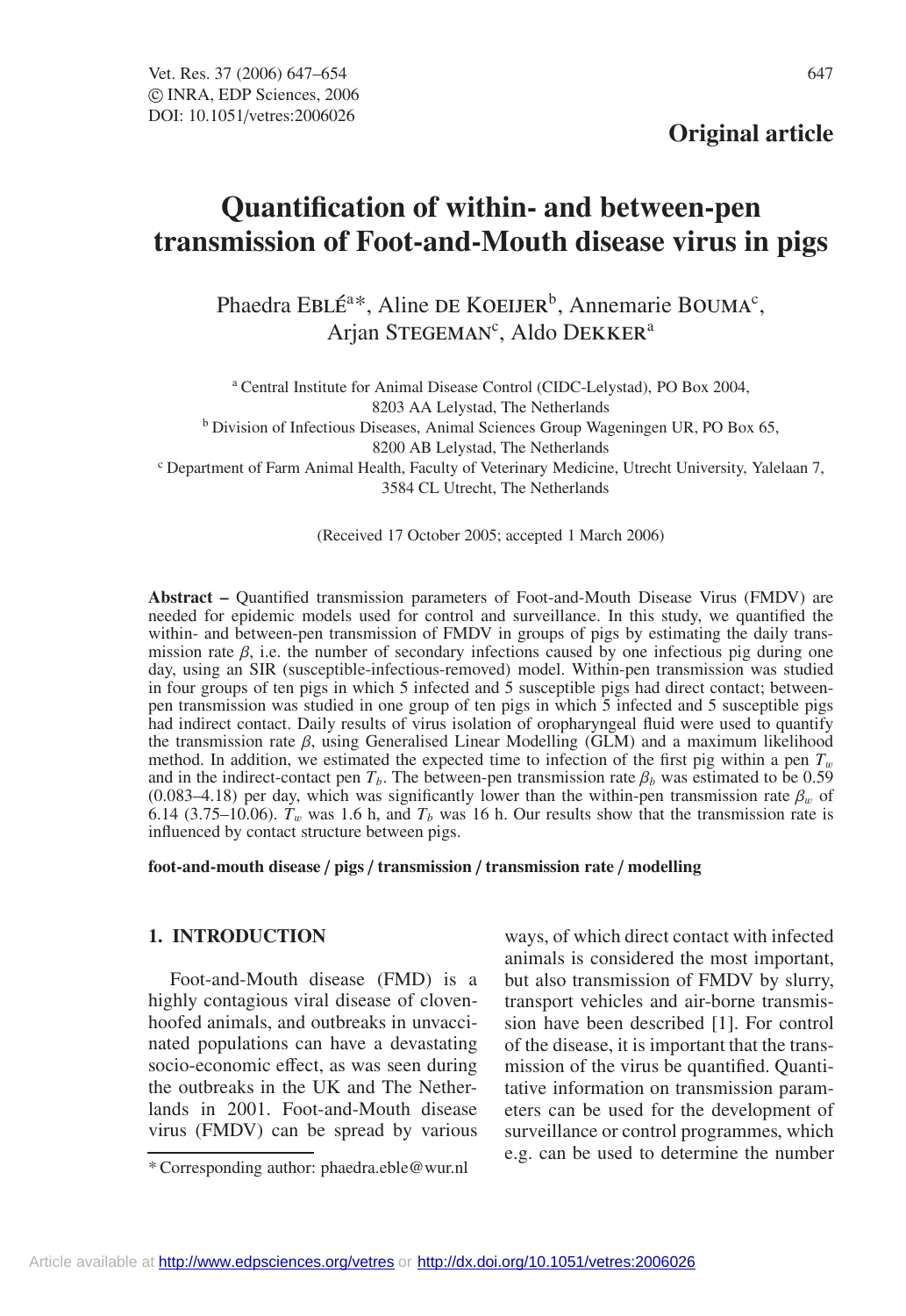of expected outbreaks in the high risk period of an epidemic or to evaluate which measures can reduce transmission to such a level that the virus will be eradicated. Mathematical models have for example already been used extensively during the 2001 FMD epidemic in the UK [8–10].

An often used transmission parameter is the reproduction ratio *R*, which can be used to predict if an epidemic will spread or fade out [3, 5]. For the transmission of FMDV *R* has been quantified previously in groups of random-mixing calves [15] and pigs [7]. A limitation of *R*, however, is that it does not include a time factor, which is important in epidemic modelling when used to analyse the course of the epidemic. Moreover, pigs in commercial pig herds are housed in pens in compartments. When using estimated within-pen parameters, the rate of transmission within a herd might be overestimated. Quantification of transmission between pens should, therefore, also be determined.

A suitable parameter to use in modelling that does have a time dimension is the transmission rate  $\beta$ , which is defined by the number of secondary infections caused by one infectious individual per unit of time. Although *R* and  $\beta$  are related, when the estimate of  $R$  is infinite, as is often the case in a non-vaccinated population,  $\beta$  cannot be derived from  $R$ , and therefore, another method to quantify  $\beta$  is needed. In this study, we quantified the within-pen transmission of FMDV in groups of nonvaccinated pigs and between-pen transmission in a group of pigs in which the infectious and susceptible pigs only had indirect contact. The within-pen transmission rate  $\beta_w$  was quantified using a Generalised Linear Model and the transmission rate between pens  $\beta_b$  was quantified with a maximum likelihood method. We furthermore calculated the expected time to the first transmission in the different groups to visualise the effect of the different transmission rates.

## **2. MATERIALS AND METHODS**

#### **2.1. Animals and experimental design**

Conventionally reared, six-week-old pigs were used in the experiments. All experiments were performed with groups of ten pigs, which were housed in animal rooms in the bio-security facilities at CIDC-Lelystad. Following an acclimatisation period of 5 days, at day 0 (0 dpi) five randomly selected pigs were inoculated intradermally in the bulb of the heel of the left hind-foot with 0.1 mL challenge virus. The remaining five pigs of each group were contact exposed to the inoculated pigs. At the time of challenge, inoculated and contact pigs were separated and the groups were reunited 24 h later. In the four groups in which the within-pen transmission was observed, the contact pigs were housed in the same pen as the inoculated pigs and thus had direct contact with the inoculated pigs. In the group in which the between-pen transmission was observed, the contact pigs were housed in the same animal room but were separated from the inoculated pigs by a wall of 1.50 m high, so that the only contact of the inoculated and contact pigs was indirect. The airflow in this experiment was directed from contact to inoculated pigs. Before the start of the experiment, approval of the Ethics Committee for Animal Experiments of CIDC-Lelystad was obtained. Buprenorfine was administered to reduce pain and pigs that suffered severely were euthanised.

# **2.2. Virus**

Challenge virus contained 10<sup>5</sup> TCID50/mL FMDV O Taiwan (O TAW 3/97). The inoculum used was a second pig passage of material that was originally derived from the World Reference Laboratory in Pirbright, UK (O Tai  $3/97$ , RS<sub>1</sub> 26/3/97).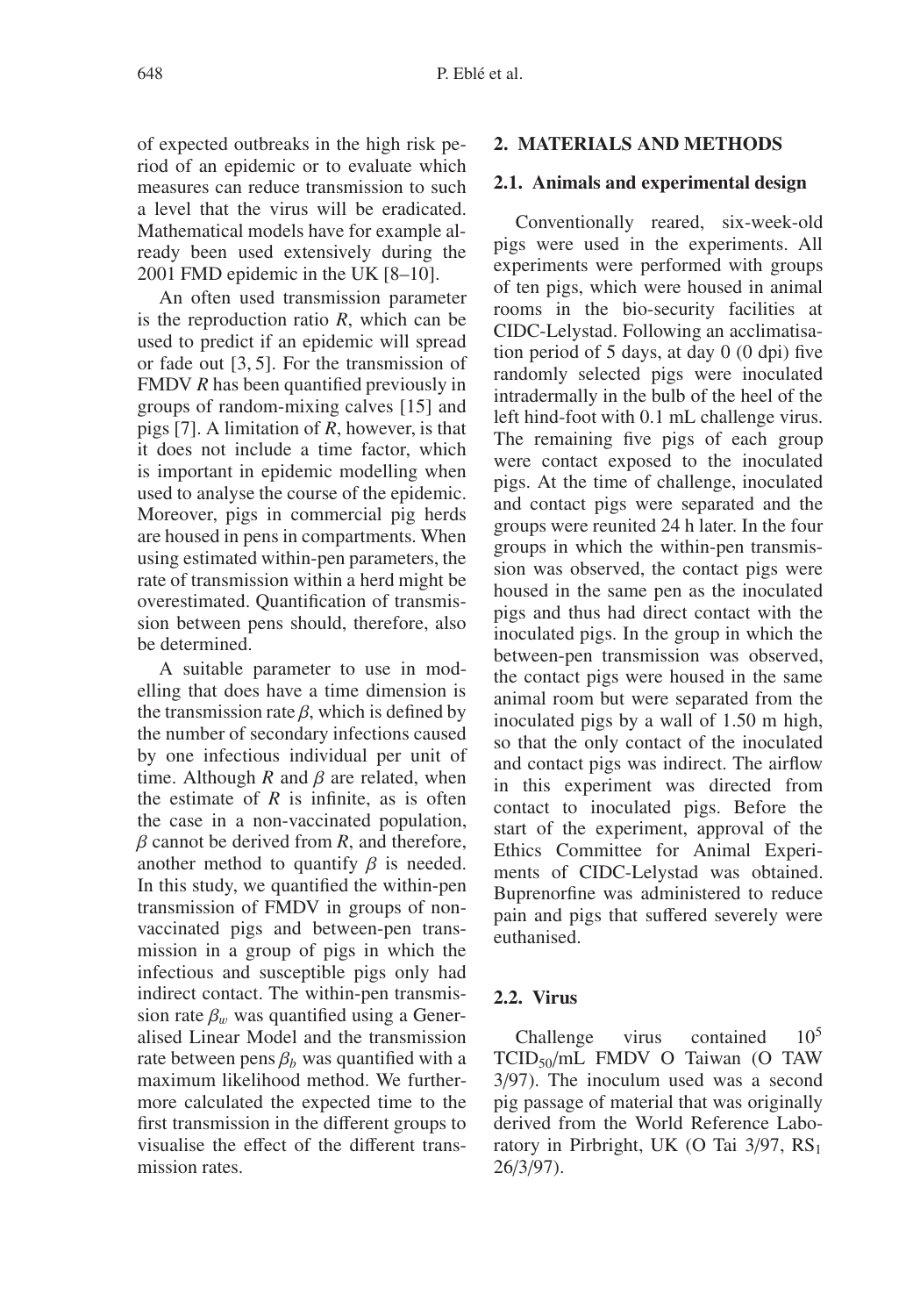#### **2.3. Sampling procedures**

Rectal temperatures and clinical signs (vesicles, lameness) of the pigs were recorded daily. After challenge, oropharyngeal fluid (OPF) was collected daily with cotton mouth-swabs, by placing a forceps with a swab in the buccal cavity for approximately 30 s. In the laboratory, the swabs were incubated for 30 min in 4 mL EMEM containing 5% FBS and 10% antibiotics and then centrifuged, weighed and stored at –70 ◦C for virus isolation.

# **2.4. Virus isolation**

OPF samples were assayed for the presence of virus by plaque titration on monolayers of secondary pig-kidney cells [4]. Ten-fold dilution series (10<sup>0</sup> to 10<sup>-2</sup>) of the OPF samples (200 µL, tested in duplicate) were allowed to adsorb for 1 h on monolayers of secondary pig-kidney cells in a sixwell tissue-culture plate (Greiner Bio-One GmbH, Frickenhausen, Germany). After 1 h, maintenance medium containing 1% methylcellulose was added. After 2 days of incubation the plates were washed in tap water with citric acid, monolayers were then rinsed with tap water and stained with amido-black (0.1% amidoblack in 1 M acetic acid, 0.09 M sodium acetate, and 10% glycerol). All incubations were made at 37 ◦C in a humidified atmosphere containing  $5\%$  CO<sub>2</sub>. Plaques were counted macroscopically and virus titres were expressed as  $^{10}$ log plaque forming units (pfu) per mL.

# **2.5. Quantification of virus transmission**

As the basis of modelling transmission of FMDV, we used a stochastic SIR model. In an SIR model, transmission is described by the change in the number of susceptible  $(S)$ , infectious  $(I)$ , removed  $(R)$  and total number (*N*) of animals. In this model,  $dS/dt = -\beta \cdot I(t) \cdot S(t)/N(t)$  in which  $\beta$  is the transmission rate parameter. The transmission rate  $\beta$  can be defined as the average number of new infections for a typical infectious animal in a susceptible population per unit of time. In the described model, the probability for a susceptible animal to escape infection during a period ∆*t* is given by  $e^{-\beta I \Delta t/N}$  and the probability to become infected is therefore  $1 - e^{-\beta I \cdot \Delta t/N}$ . The expected number of new infections (cases, *C*) is then  $E(C) = S(1 - e^{-\beta I \cdot \Delta t/N})$  [17].

From the experiments, using the data of the virus isolation of OPF samples, for each interval ∆*t* (the interval between two subsequent samplings, i.e. one day) the number of susceptible pigs at the start of the interval (*S* ), the number of infectious pigs (*I*), the number of new cases (*C*) and the total number of pigs *N* are known and therefore the transmission rate  $\beta$  can be estimated.

The within-pen transmission parameter  $\beta_w$  was quantified from the above described model, using a Generalised Linear Model (GLM) [14] with a complementary loglog-LINK function and the natural logarithm of  $(I \cdot \Delta t/N)$  as the offset variable. Data of the four within-pen transmission experiments were pooled and daily data of the virus isolation of the OPF samples were analysed using the GLM. Pigs were classified to be infectious from the moment that an OPF sample tested positive by virus isolation. In cases where the first contact animals tested VI-positive simultaneously with the inoculated animals, we used a half day step, assuming that the VI-positive pigs of the inoculated group were already infectious during the second half of the preceding day.

Because the GLM was inappropriate for analysis of the data of the betweenpen transmission experiment in which the inoculated-infected (subgroup A) and susceptible pigs (subgroup B) were separated by a barrier, we used a maximum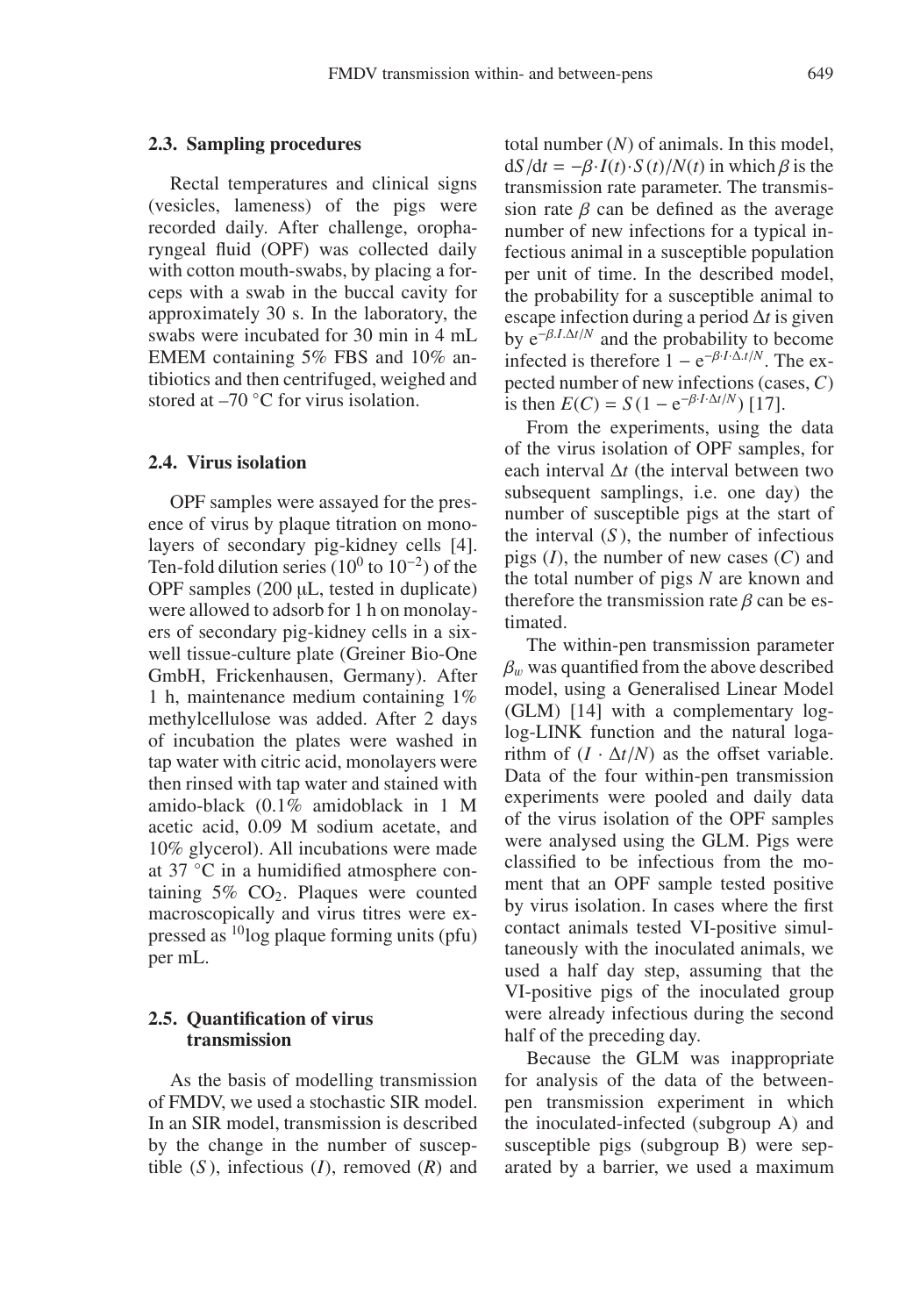likelihood method to quantify the betweenpen transmission. Since the probability for a susceptible animal in the susceptible subgroup (subgroup B) to become infected in time period ∆*t* can be given by

$$
p = 1 - e^{-\left(\frac{\beta_w \cdot I_B(t)}{N_B} + \frac{\beta_b \cdot I_A(t)}{N_A + N_B}\right) \Delta t}
$$

where  $I_x(t)$  gives the number of infectious animals in subgroup  $x = \{A, B\}$  at time *t*, and  $N_x(t)$  gives the number of animals in subgroup *x* at time *t*, the log likelihood for  $\beta_w$  and  $\beta_b$  based on the daily data is

$$
logL(\beta_w, \beta_b) = -\sum_{t} C log\left(1 - e^{-\left(\frac{\beta_b I_A}{N_A + N_B} + \frac{\beta_w I_B}{N_B}\right)}\right) + (S - C) \left(\frac{\beta_b I_A}{N_A + N_B} - \frac{\beta_w I_B}{N_B}\right)
$$

[11] in which the previously quantified value for  $\beta_w$  was used.

Maximising this function results in a maximum likelihood estimator for β*b*. In order to prevent numerical problems, we applied  $\beta_b = \exp(\ln \beta_b)$ , thus making sure that  $\beta_b$  became strictly positive. The 95% confidence intervals (CI) of the estimated transmission rates  $\beta_w$  and  $\beta_b$  were calculated assuming that asymptotically, the estimators of log  $\beta$  follow a normal distribution, and were obtained through  $\ln \beta_i \pm$ 1.96 se(lnβ*i*). We evaluated the difference between  $\ln \beta_w$  and  $\ln \beta_b$  using a two-sample *t*-statistic.

To illustrate the effect of the differences between the estimated transmission rates, we also calculated the expected time to the first transmission within a pen and between pens in our experiments with the results of  $\beta_w$  and  $\beta_b$ . Since the rate of transmission is described by  $dS/dt = -\beta \cdot S(t) \cdot I(t)/N(t)$ , the expected time to the first transmission can be given by  $T = 1/(\beta \cdot S_0 \cdot I_0/N_0)$ .

#### **3. RESULTS**

#### **3.1. Clinical signs**

In the experiments studying the withinpen transmission, the first day that clinical signs (rectal temperature  $> 40.5$  °C and/or lameness and/or vesicles) were recorded in group 1 in the inoculated pigs was 1–2 dpi and 2–3 dpi in the contact pigs. In group 2, the inoculated pigs started to show clinical signs at 2 dpi and the contact pigs at 2– 3 dpi. In group 3, both the inoculated and contact pigs started to show clinical signs at 2–4 dpi, and in group 4 the inoculated pigs started to show clinical signs at 2– 3 dpi and the contact pigs at 3 dpi (Tab. I).

In the between-pen transmission group, the inoculated pigs started to show clinical signs at 2 dpi, whereas the contact pigs started to show clinical signs at 4–6 dpi (Tab. I).

## **3.2. Virus isolation**

In the experiments on the within-pen transmission, virus excretion in OPF in groups 1 and 2 of the direct contact groups in the inoculated pigs started at 1dpi and at 1–2 dpi in the contact pigs. In groups 3 and 4, the inoculated pigs started to excrete virus at 1–2 dpi and the contact pigs at 2 dpi (Tab. I).

In the between-pen transmission group, the inoculated pigs started to excrete virus at 1–2 dpi, whereas the contact pigs started to excrete virus at 3–5 dpi (Tab. I).

# **3.3. Quantification of virus transmission**

The within-pen transmission rate  $\beta_w$ was estimated to be 6.14 (3.75–10.06) per day and the between-pen transmission rate  $β<sub>b</sub>$  was estimated to be 0.59 (0.083–4.18), which was significantly smaller than  $\beta_w$ (*p* < 0.01) (Fig. 1).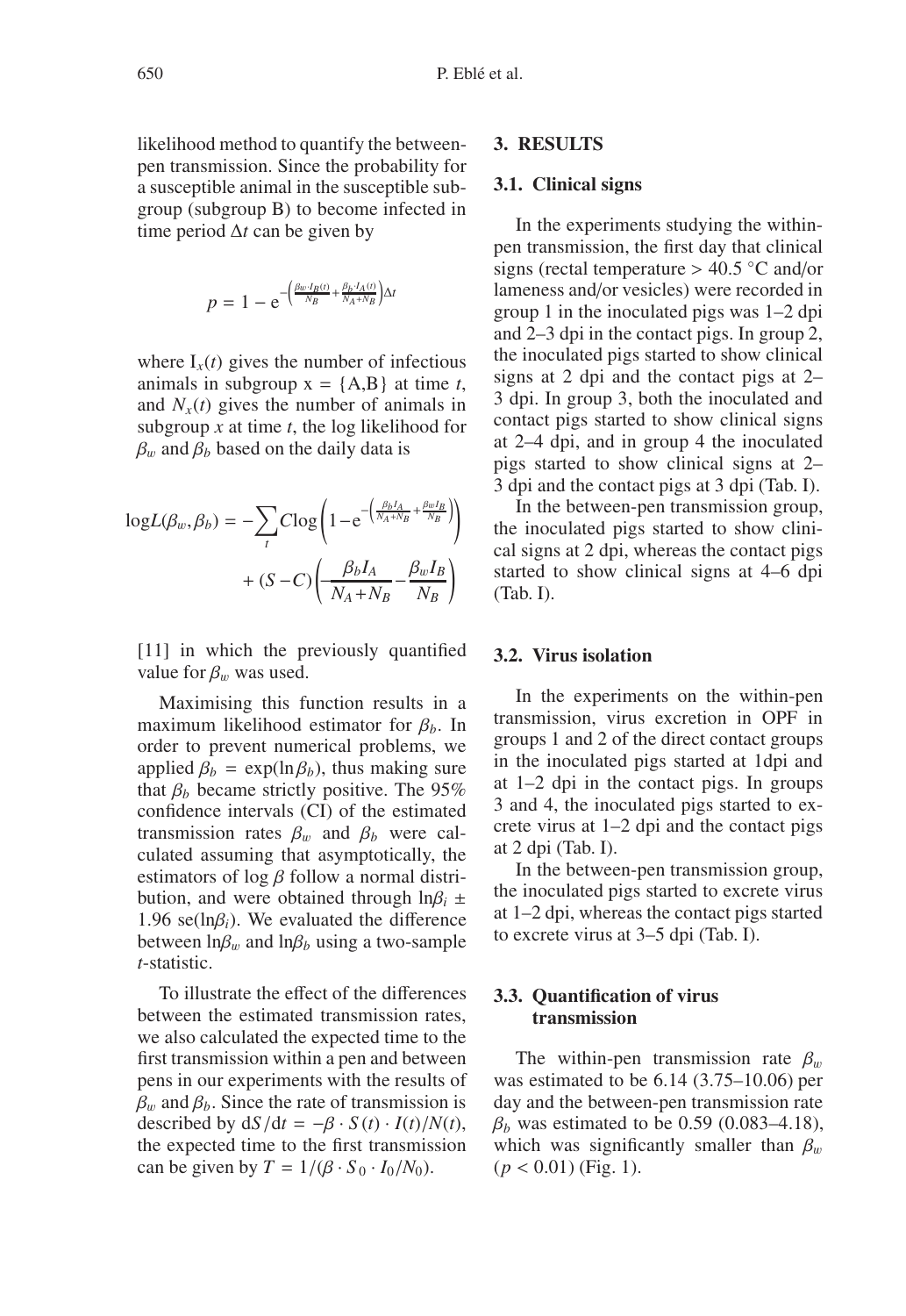|            | Days post infection                        |                          |                          |     |                          |                          |                          |                          |                          |                          |                          |                          |           |    |    |
|------------|--------------------------------------------|--------------------------|--------------------------|-----|--------------------------|--------------------------|--------------------------|--------------------------|--------------------------|--------------------------|--------------------------|--------------------------|-----------|----|----|
|            | $\mathbf{0}$                               | $\mathbf{1}$             | 2                        | 3   | $\overline{4}$           | 5                        | 6                        | 7                        | 8                        | 9                        | 10                       | 11                       | 12        | 13 | 14 |
| Group 1    |                                            |                          |                          |     |                          |                          |                          |                          |                          |                          |                          |                          |           |    |    |
| Inoculated | $-^{\mathrm{a}}$                           | 2.0 <sup>b</sup>         | 4.0                      | 4.2 | $\overline{\phantom{0}}$ | $\overline{\phantom{0}}$ | $\dagger$ c              |                          |                          |                          |                          |                          |           |    |    |
| Inoculated | $\overline{\phantom{0}}$                   | 2.2                      | $\ddot{}$                | 4.8 | 3.3                      | 2.8                      | $\dagger$                |                          |                          |                          |                          |                          |           |    |    |
| Inoculated | $\qquad \qquad -$                          | 3.8                      | 2.9                      | 3.8 | $\overline{\phantom{0}}$ | Ť                        |                          |                          |                          |                          |                          |                          |           |    |    |
| Inoculated | $\overline{\phantom{0}}$                   | 3.7                      | $\overline{\phantom{0}}$ | 3.6 | $\ddagger$               |                          |                          |                          |                          |                          |                          |                          |           |    |    |
| Inoculated | $\overline{\phantom{0}}$                   | 3.8                      | 1.8                      | 3.2 | $\overline{\phantom{0}}$ | $\ddagger$               |                          |                          |                          |                          |                          |                          |           |    |    |
| Contact    | $\qquad \qquad -$                          | $\overline{\phantom{0}}$ | 2.6                      | 4.7 | 4.1                      | 2.8                      | 2.0                      |                          | $\overline{\phantom{0}}$ |                          |                          | $\dagger$                |           |    |    |
| Contact    | $\overline{a}$                             | 3.3                      | n.t.                     | 6.5 | 1.5                      | 2.2                      | $\overline{a}$           | $\overline{a}$           | $\dagger$                |                          |                          |                          |           |    |    |
| Contact    | $\overline{a}$                             | 4.3                      | 4.4                      | 4.0 | 3.0                      | 3.0                      | $\overline{a}$           | $\overline{a}$           | $\overline{\phantom{0}}$ | $\overline{\phantom{0}}$ |                          | Ť                        |           |    |    |
| Contact    | $\overline{a}$                             | 2.3                      | $\overline{\phantom{a}}$ | 4.1 | 3.4                      | 3.3                      | $\overline{\phantom{0}}$ | $\overline{a}$           | $\dagger$                |                          |                          |                          |           |    |    |
| Contact    | $\overline{\phantom{a}}$                   | $\overline{\phantom{0}}$ | 3.2                      | 4.6 | 5.2                      | 3.3                      | 2.6                      | $\overline{\phantom{a}}$ | $\overline{a}$           | $\overline{\phantom{0}}$ |                          | $\dagger$                |           |    |    |
|            |                                            |                          |                          |     |                          |                          |                          |                          |                          |                          |                          |                          |           |    |    |
| Group 2    |                                            |                          |                          |     |                          |                          |                          |                          |                          |                          |                          |                          |           |    |    |
| Inoculated |                                            | 3.4                      | 3.0                      | 3.4 | 3.7                      | 3.3                      | 2.6                      | 2.8                      | 2.2                      | 1.8                      |                          |                          |           |    |    |
| Inoculated | $\overline{a}$<br>$\overline{\phantom{0}}$ | 4.2                      | 3.4                      | 3.3 | 3.0                      | 2.9                      | 2.8                      | $\overline{\phantom{0}}$ | 3.1                      | 2.0                      |                          |                          |           |    |    |
| Inoculated |                                            | 2.9                      | 4.8                      | 3.4 | 2.9                      | 1.1                      | 3.0                      | 2.3                      | 2.1                      | 2.8                      |                          |                          | $\dagger$ |    |    |
|            | $\qquad \qquad -$                          |                          |                          |     |                          |                          |                          |                          |                          |                          | $\overline{\phantom{0}}$ |                          |           |    |    |
| Inoculated | $\overline{\phantom{0}}$                   | 2.9                      | 4.4                      | 4.4 | $\dagger$                |                          |                          |                          |                          |                          |                          |                          |           |    |    |
| Inoculated | $\qquad \qquad -$                          | 4.3                      | 3.5                      | 5.0 | 3.6                      | 2.2                      | 2.6                      | 2.9                      | $\dagger$                |                          |                          |                          |           |    |    |
| Contact    | $\overline{\phantom{0}}$                   | $\equiv$                 | 2.7                      | 4.1 | 4.8                      | 3.0                      | 2.4                      | 2.2                      | 1.8                      | 2.1                      | 3.0                      |                          |           |    |    |
| Contact    | $\overline{a}$                             | 2.5                      | 2.1                      | 4.9 | 3.2                      | 2.7                      | $\bar{ }$                | $\qquad \qquad -$        | $^\dagger$               |                          |                          |                          |           |    |    |
| Contact    | $\overline{\phantom{0}}$                   | 2.9                      | 3.8                      | 4.0 | 3.2                      | 2.0                      | 1.7                      | $\overline{a}$           | $\overline{a}$           |                          |                          |                          |           |    |    |
| Contact    | $\qquad \qquad -$                          | 1.8                      | 3.8                      | 5.1 | 3.0                      | 1.8                      | 1.8                      | 1.7                      | $\overline{\phantom{0}}$ | $\overline{\phantom{0}}$ | 2.4                      | $\overline{\phantom{a}}$ | $\dagger$ |    |    |
| Contact    | $\overline{\phantom{0}}$                   | 3.6                      | 4.8                      | 5.0 | 4.1                      | 2.1                      | 1.8                      | $\overline{\phantom{0}}$ | $\dagger$                |                          |                          |                          |           |    |    |
|            |                                            |                          |                          |     |                          |                          |                          |                          |                          |                          |                          |                          |           |    |    |
| Group 3    |                                            |                          |                          |     |                          |                          |                          |                          |                          |                          |                          |                          |           |    |    |
| Inoculated | $\qquad \qquad -$                          | $\qquad \qquad -$        | 4.3                      | 5.4 | 4.7                      | Ť                        |                          |                          |                          |                          |                          |                          |           |    |    |
| Inoculated | $\overline{\phantom{0}}$                   | $\qquad \qquad -$        | 3.2                      | 6.5 | 6.6                      | Ť                        |                          |                          |                          |                          |                          |                          |           |    |    |
| Inoculated | $\overline{\phantom{0}}$                   | $\overline{\phantom{0}}$ | 5.4                      | 3.4 | 3.4                      | $\dot{\dagger}$          |                          |                          |                          |                          |                          |                          |           |    |    |
| Inoculated | $\qquad \qquad -$                          | $\overline{\phantom{0}}$ | 5.6                      | 4.4 | 4.4                      | $\dagger$                |                          |                          |                          |                          |                          |                          |           |    |    |
| Inoculated | $\overline{a}$                             | 2.5                      | 5.5                      | 3.4 | 2.8                      | $\dagger$                |                          |                          |                          |                          |                          |                          |           |    |    |
| Contact    | $\overline{a}$                             | $\frac{1}{2}$            | 3.1                      | 5.0 | 3.5                      | Ť                        |                          |                          |                          |                          |                          |                          |           |    |    |
| Contact    | $\overline{\phantom{0}}$                   | $\overline{a}$           | 2.7                      | 5.5 | 4.6                      | 4.5                      | 2.8                      | 2.3                      | 1.9                      |                          |                          | 1.7                      |           |    |    |
| Contact    | $\overline{a}$                             | $\overline{\phantom{0}}$ | 2.8                      | 5.3 | 4.0                      | 4.3                      | 3.3                      | 1.2                      | $\dot{\top}$             |                          |                          |                          |           |    |    |
| Contact    | $\overline{\phantom{0}}$                   | $\overline{a}$           | 2.1                      | 3.9 | 5.3                      | $\dagger$                |                          |                          |                          |                          |                          |                          |           |    |    |
| Contact    | $\overline{\phantom{0}}$                   | $\overline{\phantom{0}}$ | 4.0                      | 3.3 | 3.2                      | $\dagger$                |                          |                          |                          |                          |                          |                          |           |    |    |
|            |                                            |                          |                          |     |                          |                          |                          |                          |                          |                          |                          |                          |           |    |    |
| Group 4    |                                            |                          |                          |     |                          |                          |                          |                          |                          |                          |                          |                          |           |    |    |
| Inoculated | $\qquad \qquad -$                          | $\overline{\phantom{0}}$ | 4.1                      | 4.6 | 3.3                      | 2.7                      | 2.1                      |                          |                          |                          |                          |                          |           |    |    |
| Inoculated | $\overline{\phantom{0}}$                   | 3.0                      | 4.4                      | 3.0 | 2.8                      | $\ddagger$               |                          |                          |                          |                          |                          |                          |           |    |    |
| Inoculated | $\overline{a}$                             | 3.2                      | 4.5                      | 4.1 | $\dagger$                |                          |                          |                          |                          |                          |                          |                          |           |    |    |
| Inoculated | $\overline{\phantom{0}}$                   | $\overline{a}$           | 2.6                      | 5.1 | $\dagger$                |                          |                          |                          |                          |                          |                          |                          |           |    |    |
| Inoculated | $\overline{\phantom{0}}$                   | $\overline{\phantom{0}}$ | 2.7                      | 4.5 | 3.5                      | $\dagger$                |                          |                          |                          |                          |                          |                          |           |    |    |
| Contact    | $\overline{\phantom{0}}$                   | $\qquad \qquad -$        | 3.5                      | 5.2 | 5.5                      | 3.2                      | 2.4                      |                          |                          |                          |                          |                          |           |    |    |
| Contact    | $\overline{a}$                             | $\qquad \qquad -$        | 4.6                      | 4.7 | $\dagger$                |                          |                          |                          |                          |                          |                          |                          |           |    |    |
| Contact    | $\overline{\phantom{0}}$                   | $\qquad \qquad -$        | 4.4                      | 5.7 | 4.2                      | 1.7                      | 3.0                      | 2.6                      | $^\dagger$               |                          |                          |                          |           |    |    |
| Contact    | $\overline{\phantom{0}}$                   | $\overline{\phantom{0}}$ | 3.0                      | 6.2 | 3.9                      | 3.4                      | 1.7                      | $\overline{\phantom{0}}$ | $\overline{\phantom{0}}$ | 2.5                      | $\dagger$                |                          |           |    |    |
| Contact    | $\overline{\phantom{0}}$                   | $\overline{\phantom{0}}$ | 3.2                      | 6.3 | 3.7                      | 2.1                      | 2.8                      | $\overline{a}$           | $\dagger$                |                          |                          |                          |           |    |    |
|            |                                            |                          |                          |     |                          |                          |                          |                          |                          |                          |                          |                          |           |    |    |

Table I. Virus isolation OPF (<sup>10</sup>log pfu/mL). A. Within-pen transmission groups.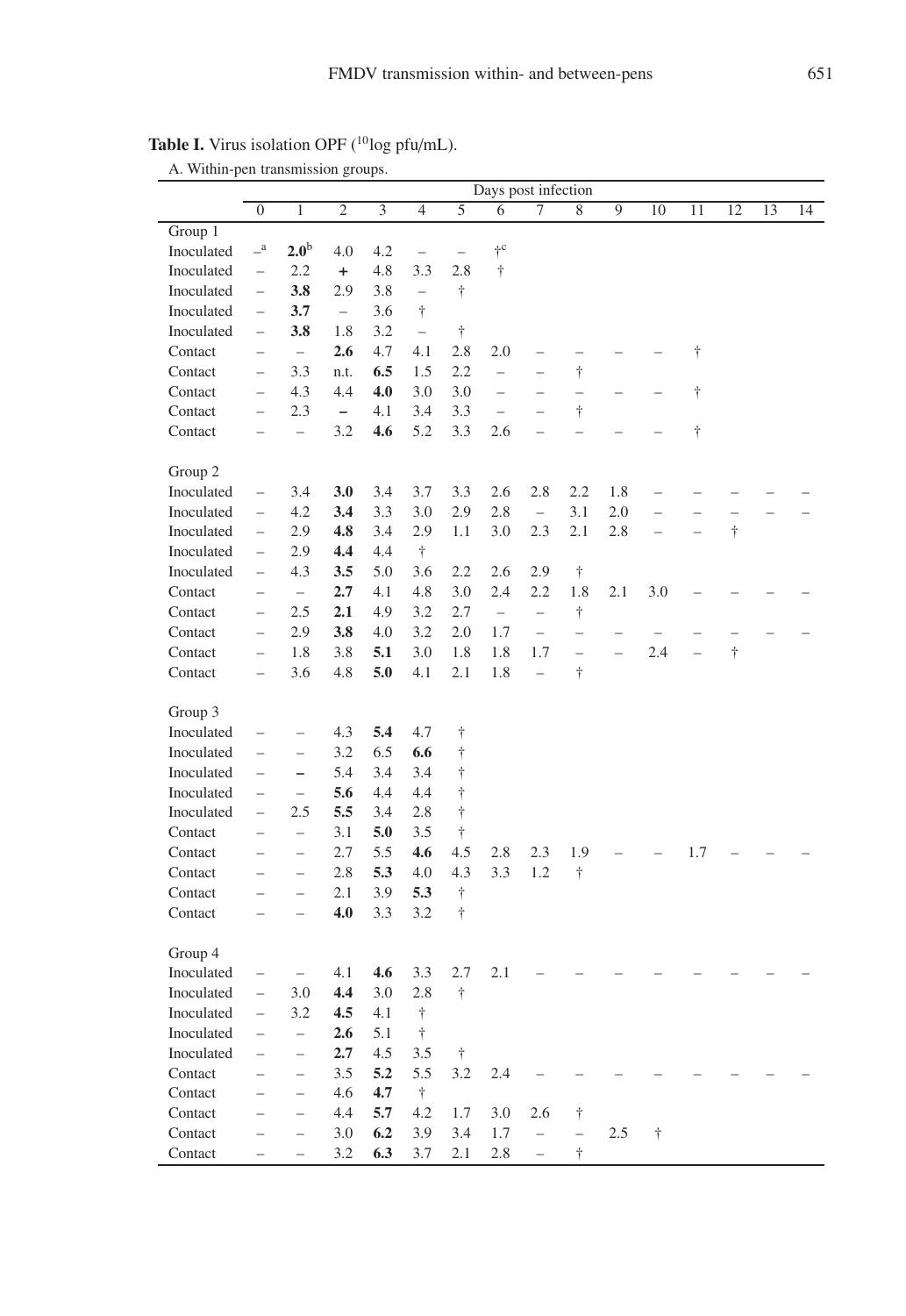|            | Days post infection      |                          |                |                          |                          |                          |     |     |     |                          |    |    |    |    |    |
|------------|--------------------------|--------------------------|----------------|--------------------------|--------------------------|--------------------------|-----|-----|-----|--------------------------|----|----|----|----|----|
|            | $\Omega$                 |                          | $\overline{c}$ | 3                        | 4                        | 5                        | 6   |     | 8   | 9                        | 10 | 11 | 12 | 13 | 14 |
| Group 1    |                          |                          |                |                          |                          |                          |     |     |     |                          |    |    |    |    |    |
| Inoculated |                          |                          | 3.3            | 3.7                      |                          |                          | ÷   |     |     |                          |    |    |    |    |    |
| Inoculated |                          | -                        | 3.0            | 4.8                      | 1.9                      | $\overline{\phantom{0}}$ | -   | 1.5 | 2.2 |                          |    | ÷  |    |    |    |
| Inoculated | $\overline{\phantom{0}}$ | 2.3                      | $\ddot{}$      | 5.4                      | $\overline{\phantom{0}}$ |                          |     | 2.5 | ÷   |                          |    |    |    |    |    |
| Inoculated | $\overline{\phantom{0}}$ | $\overline{\phantom{0}}$ | 6.3            | 3.8                      | 3.5                      | $\ddagger$               |     |     |     |                          |    |    |    |    |    |
| Inoculated | $\overline{\phantom{0}}$ | 2.5                      | 4.5            | 3.4                      | ÷                        |                          |     |     |     |                          |    |    |    |    |    |
| Contact    |                          |                          |                |                          | $\qquad \qquad -$        | 5.3                      | 4.6 | 3.3 | 3.0 | 2.7                      |    |    |    |    |    |
| Contact    |                          |                          | -              | 3.5                      | 3.2                      | 6.4                      | 5.4 | 3.3 | 1.9 | $\overline{\phantom{0}}$ |    | ÷  |    |    |    |
| Contact    |                          |                          |                | $\overline{\phantom{0}}$ | 2.1                      | 5.8                      | 3.4 | 1.6 | 2.5 | ÷                        |    |    |    |    |    |
| Contact    |                          |                          |                | $\qquad \qquad -$        | 1.5                      | 2.3                      | 3.3 | 3.1 | 3.0 |                          |    | ÷  |    |    |    |
| Contact    |                          |                          |                | 2.0                      | 3.2                      | 3.4                      | 2.8 | 2.8 |     |                          |    |    |    |    |    |

| <b>Table I.</b> Continued. |  |
|----------------------------|--|
|----------------------------|--|

B. Between-pen transmission group.

<sup>a</sup> No virus was isolated.

 $<sup>b</sup>$  Titre expressed as  $<sup>10</sup>$ log pfu/mL.</sup></sup>

<sup>c</sup> Euthanasia piglet, if not indicated, pigs were euthanised at 14 dpi.

Titres in bold show day of start of clinical signs; + undiluted sample positive (number of plaques too many to count) but insufficient sample left to determine end-point titre.



The expected time to infection of the first pig within a pen  $T_w$  was estimated at 1.6 h whereas the expected time to infection of the first pig in the between-pen transmission pen  $T_b$  was estimated to be 16 h.

## **4. DISCUSSION**

The purpose of this study was to quantify the within-pen and between-pen transmission rate  $\beta$  of FMDV in groups of

non-vaccinated pigs. The within-pen transmission rate  $\beta_w$  was estimated to be 6.14 (3.75–10.06) per day, which was significantly larger than the  $\beta_b$  of 0.59 (0.083–4.18). These findings indicate that the contact structure affected the transmission of FMDV significantly, and that slower spread between pens should be taken into account when the course of an FMDV infection in pig herds is analysed or modelled. It probably also means that transmission between different units and, more importantly herds, may develop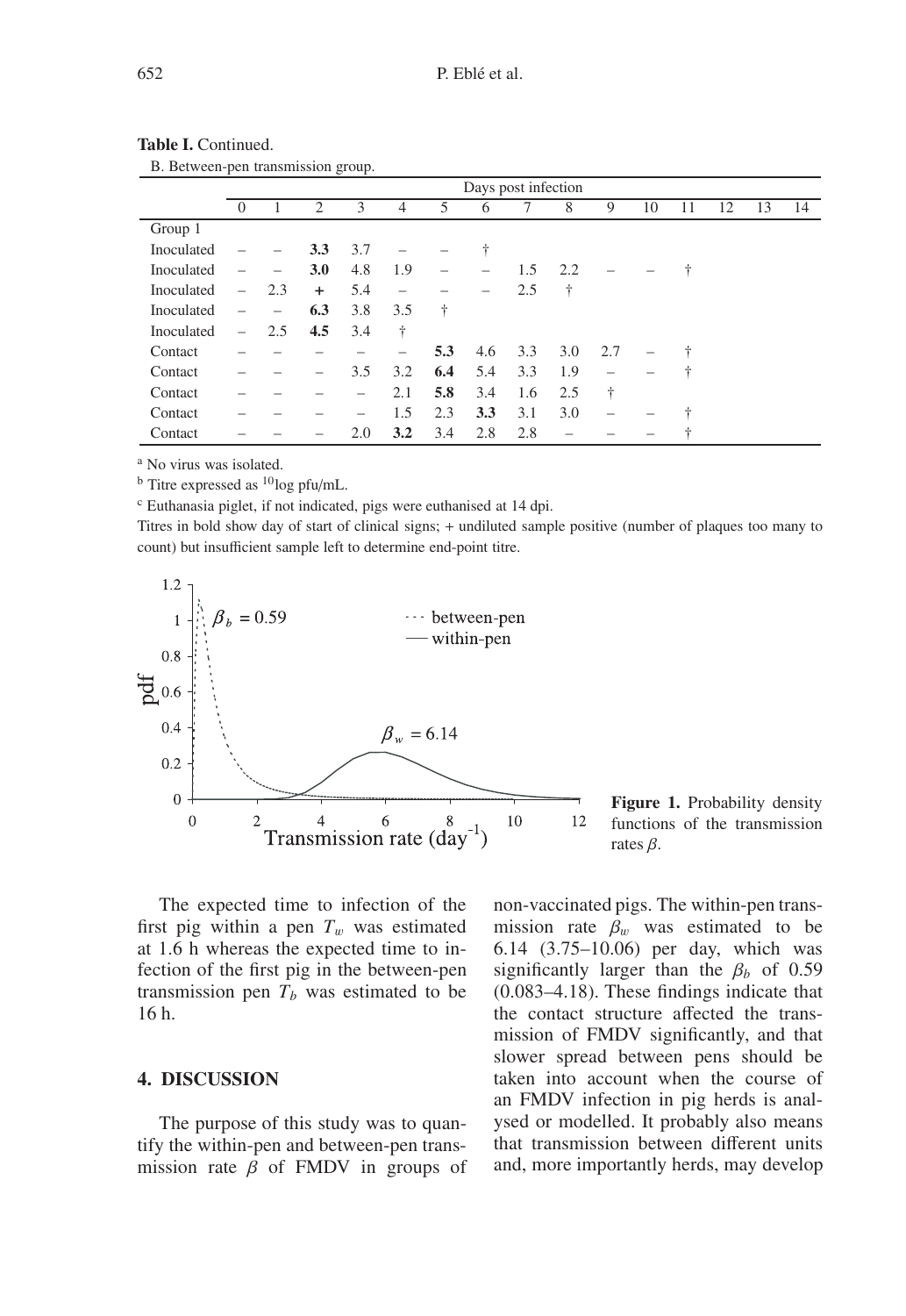Quantified transmission parameters can be of great use during an outbreak of FMDV to estimate the time of first introduction of the virus using the prevalence of FMDV at the time of detection, which in turn is important for forward and backward tracing. Moreover, the parameters can help in determining if and when proposed control measures will be sufficient in restricting an epidemic. Although the reduction of transmission caused by limited contact structure by itself might be insufficient to halt an epidemic, the combination with e.g. vaccination might reduce transmission sufficiently [16]. For example, we showed previously [7] that vaccination against FMDV reduced transmission of the virus significantly at 14 dpv, but not at 7 dpv. However, reduction of virus transmission within a herd might be obtained sooner than as estimated in the within-pen transmission experiments since the lower between pen transmission rate indicates that pigs in adjacent pens might have more time to develop a protective immune response.

Although we did find a significant difference in transmission rates between the within-pen and between-pen transmission groups, in all groups ultimately all contact pigs became infected and the transmission of FMDV was reduced but certainly not halted by limited contact structure. Similar results were found in studies with Classical Swine Fever [11–13]. In contrast to our results, no FMD virus transmission occurred between calves that were housed individually [2]. An explanation for this discrepancy might be that in the calf experiment only one infectious calf was used which had contact with two susceptible calves, whereas in our experiment five seeder pigs were used in a group of ten.

The results of the virus isolation of OPF of the individual pigs show, that following experimental infection of pigs, the FMD virus was highly contagious to pigs that were in direct contact, resulting in infection of all the contact pigs within 1– 2 days. Infection of the contact pigs in the between-pen transmission group was observed after 3–5 days. In this group, probably one or two of the five contact pigs were infected by indirect transmission and the other pigs were subsequently infected by direct contact. The delay in transmission between pens is not surprising, since it is known that pigs are difficult to infect by aerosol [6].

In this study, we quantified the transmission of FMDV within- and between pens among non-vaccinated pigs. The transmission rate that we estimated can be of use in quantitative modelling which is one of the essential tools both for developing strategies in preparation for an outbreak and for predicting and evaluating the effectiveness of control policies during an outbreak. However, one should keep in mind that many parameters influence transmission, including the strain of the virus, the dose with which the pigs are infected, age, and other factors that will vary under field conditions. This variability must be taken into consideration when mathematical modelling is undertaken or veterinary advice is given for the purpose of practical disease control.

## **ACKNOWLEDGEMENTS**

This work was supported by the European Union (FAIR5-PL97-3665) and the Ministry of Agriculture, Nature and Food Quality, The Netherlands.

## **REFERENCES**

[1] Alexandersen S., Zhang Z., Donaldson A.I., Garland A.J.M., The pathogenesis and diagnosis of foot-and-mouth disease, J. Comp. Pathol. 129 (2003) 1–36.